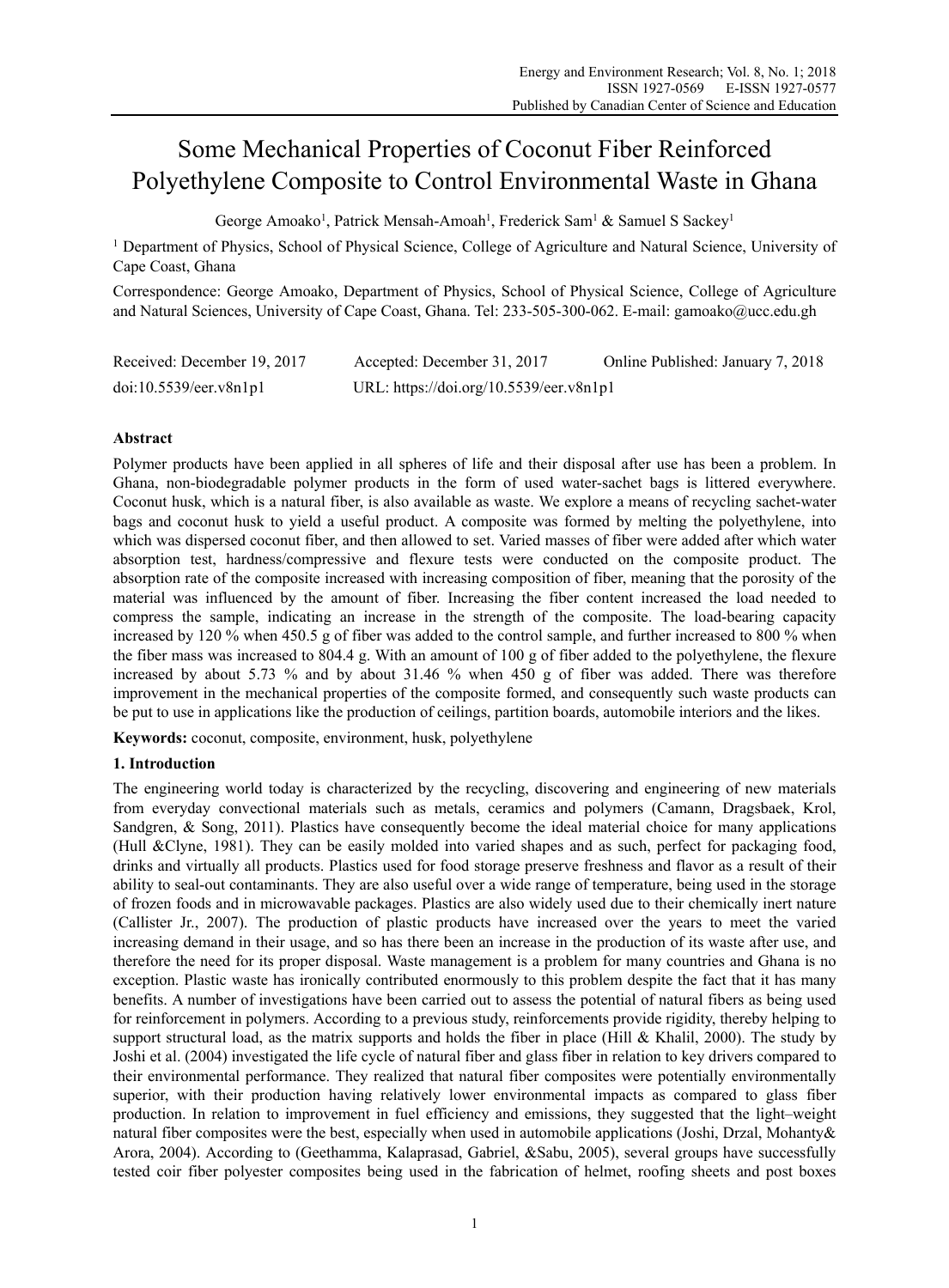while others have developed composite materials for building using natural fibers. A previous study evaluated the mechanical properties of sisal fiber and established that the mechanical property did not show an appreciable change with an increase in diameter of the fiber but rather with increase in length. Another study investigated the mechanical properties of samples using natural coir fiber with epoxy resin and compared the results with glass fiber reinforced with plastics (Geethamma, Kalaprasad, Gabriel, & Sabu, 2005).

Plastics are materials that can occur naturally or produced artificially and are susceptible to changes in shape. The latter are often produced from petrochemicals. Plastics are composed of polymers which are large molecules consisting of monomers. The focus of this study will be on polyethylene plastic bags, the repeating units of which are ethylene, or ethene. When ethylene molecules are polymerized to form polyethylene, they form long chains of carbon atoms in which each carbon is bonded to two hydrogen atoms (Lajeunesse, 2004; Belmares & Monjaras, 1983). According to Lajeunesse (2004), while plastic materials have made our lives easier in many ways, they are often not disposed-off properly, resulting in most of it ending up in landfills. Due to their light nature, they are then easily carried away onto the streets (where they litter), into gutters (where they chock) and into streams and the sea where they pose a serious threat to most marine species (fishes and animals such as turtles). This is because some of such species are strangled by these plastic bags, while some ingest them because they resemble jellyfish and other food items they are familiar with (Lajeunesse, 2004).

The preparation of composite materials, which involves the combination of two or more conventional materials, have been the result of many engineering activities. Furthermore, the quest to produce biodegradable and eco-friendly materials have brought about the inclusion of natural reinforcement materials into the many composites being produced (George, Sreekala, & Thomas, 2001). The use of composites have several applications which includes the manufacturing of aircraft parts, sporting equipment, marine equipment, in the construction industry and transportation industry (Mohammed, Ansari, Pua, Jawaid, & Islam, 2015).

This work seeks to report on the possibility of producing a polymer reinforced composite from polyethylene (polymer) and a natural fiber (reinforcement). Specifically, this involves the use of water sachet bags (plastic) and coconut fibers. In Ghana, these are both wastes, and therefore pose a lot of problems when it comes to their disposal. Water sachets, for instance, can be found littered virtually in every corner of our environment, while the accumulation of coconut husks principally along our beaches has turned into fertile breeding spots for mosquitoes. The useful application of these wastes is the motivation behind this work.

## **2. Materials and Methods**



Figure 1. (a) The soaked coconut coir, (b) the dried coconut coir after soaking in water for 48 hours to soften, (c) the extracted fine fibers obtained after beating and combing the coconut coir

Raw materials and tools used:

- Coconut fiber (coir)
- Used empty water-sachet bags (polyethylene)
- Wooden mold
- $\triangleright$  Petroleum jelly
- > Brush

#### *2.1 Fiber Preparation*

The coconuts were obtained from the open market, the fruits de-husked with a knife and retted (soaked in water to soften) for 48 hours. The fibers were extracted and separated into strands by continuously beating the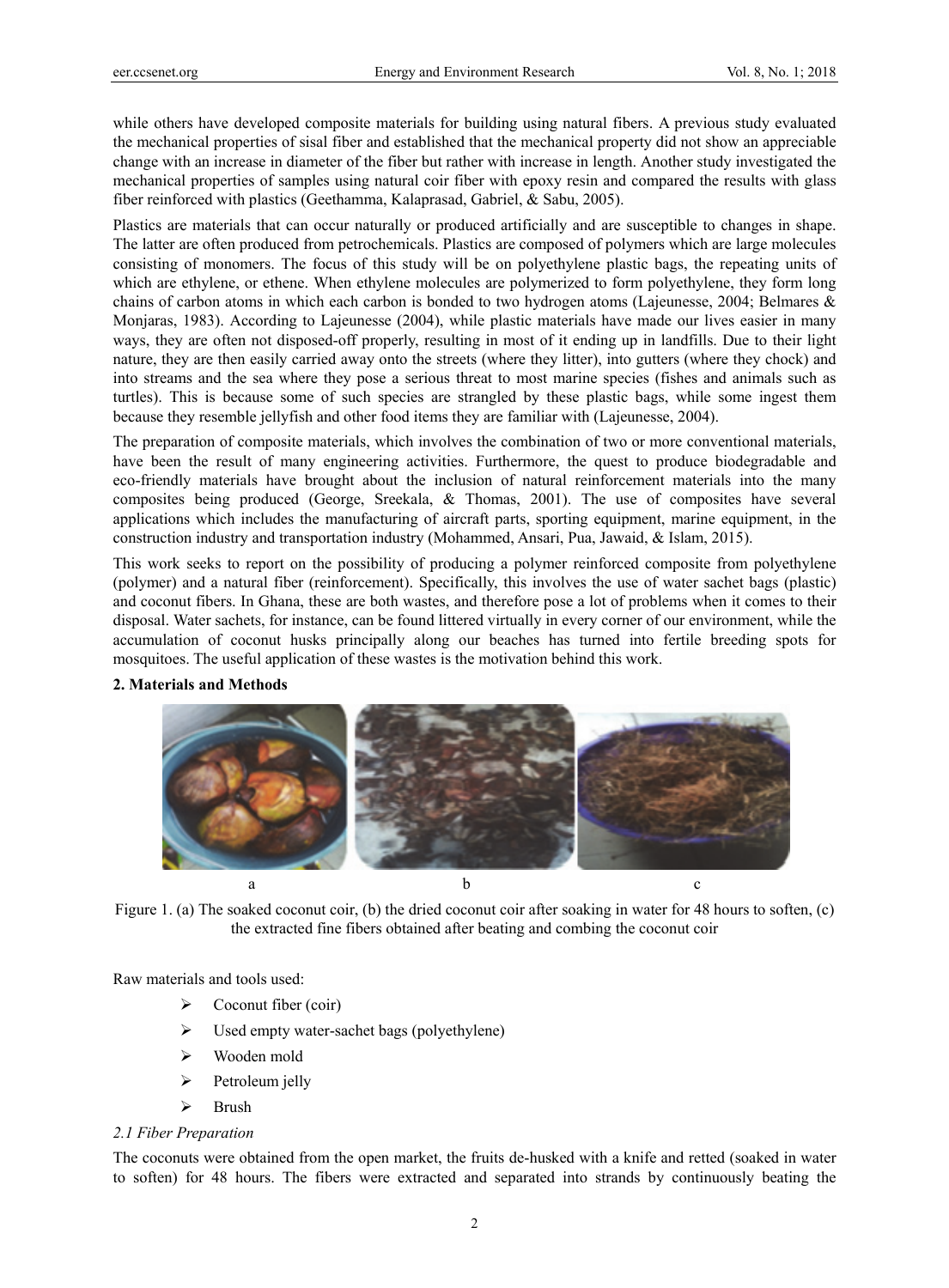de-husked coir with a stick. The fibers were then combed to draw them out completely and make them long and hair-like. Figure 1 is a composite picture showing these distinct processes. Figure 1a shows the soaked coconut husks after drying; Figure 1b shows the husks after retting; Figure 1c shows the extracted fibre after beating and combing the cocoanut coir.

### *2.2. Composite Preparation*

The preparation of the composite was carried out using the hand lay-up method. This involved the coir fiber being used to reinforce the polyethylene. The polyethylene matrix was obtained by melting the water-sachets in an aluminum saucepan. The test composite material had a composition of 30 wt% of fiber, and the rest being polyethylene.

### **Sample preparation and calculation**

For this work, we considered the test composite to be structured as 30 wt% coconut fiber and 70 wt % polyethylene. Table 1 gives the densities of the components used in making the composite. We prepared a mold box made of wood with dimensions 30 cm  $\times$  20 cm  $\times$  2.5 cm. With these dimensions, the volume of the mold *Vmb* is given in equation (1). Petroleum jelly was used as a release agent to prevent the composite from sticking on the walls of the wooden mold. Figure 2 is a composite figure in which Figure 2a shows the mold box, and Figure 2b shows how the release agent was applied (by hand) to the interior and cover of the mold.

Table 1. Densities of fiber and polyethylene used to prepare the composite (Chawla, 2012)

| Materials     | Density $(g/cm^3)$ |
|---------------|--------------------|
| Coconut fiber | 1.305              |
| Polyethylene  | 0.910              |





Figure 2. (a) The wooden box used as mold, (b) application of the release agent to the interior of the mold

Consider a composite of components *A* and *B*. If  $W_A$  is the weight percent of *A*,  $W_B$  is the weight percent of *B*,  $\rho_A$ is the density of *A* and  $\rho_B$  is the density of *B*, then the volume fraction of *A* can be calculated using equation (2) (Callister Jr., 2007) as:

Volume fraction of 
$$
A = \frac{W_{A/_{\rho_A}}}{W_{A/_{\rho_A} + W_B/_{\rho_B}}}
$$
 (2)

Let *A* represent the coconut fiber (*cf*) content and *B* the polyethylene (*p*) content. Equation (2) was used to calculate the volume fractions used to calculate the masses of the individual composites.

Calculating the mass of coconut fiber needed:

Volume fraction of coconut fiber 
$$
(v_{cf}) = \frac{0.300/1.305}{0.300/1.305 + 0.700/0.910}
$$
  
= 0.2301  
Volume of coconut fi ber  $V_{cf} = v_{cf} \times V_{mb}$   
= 0.2301×1500  
= 345.2 cm<sup>3</sup>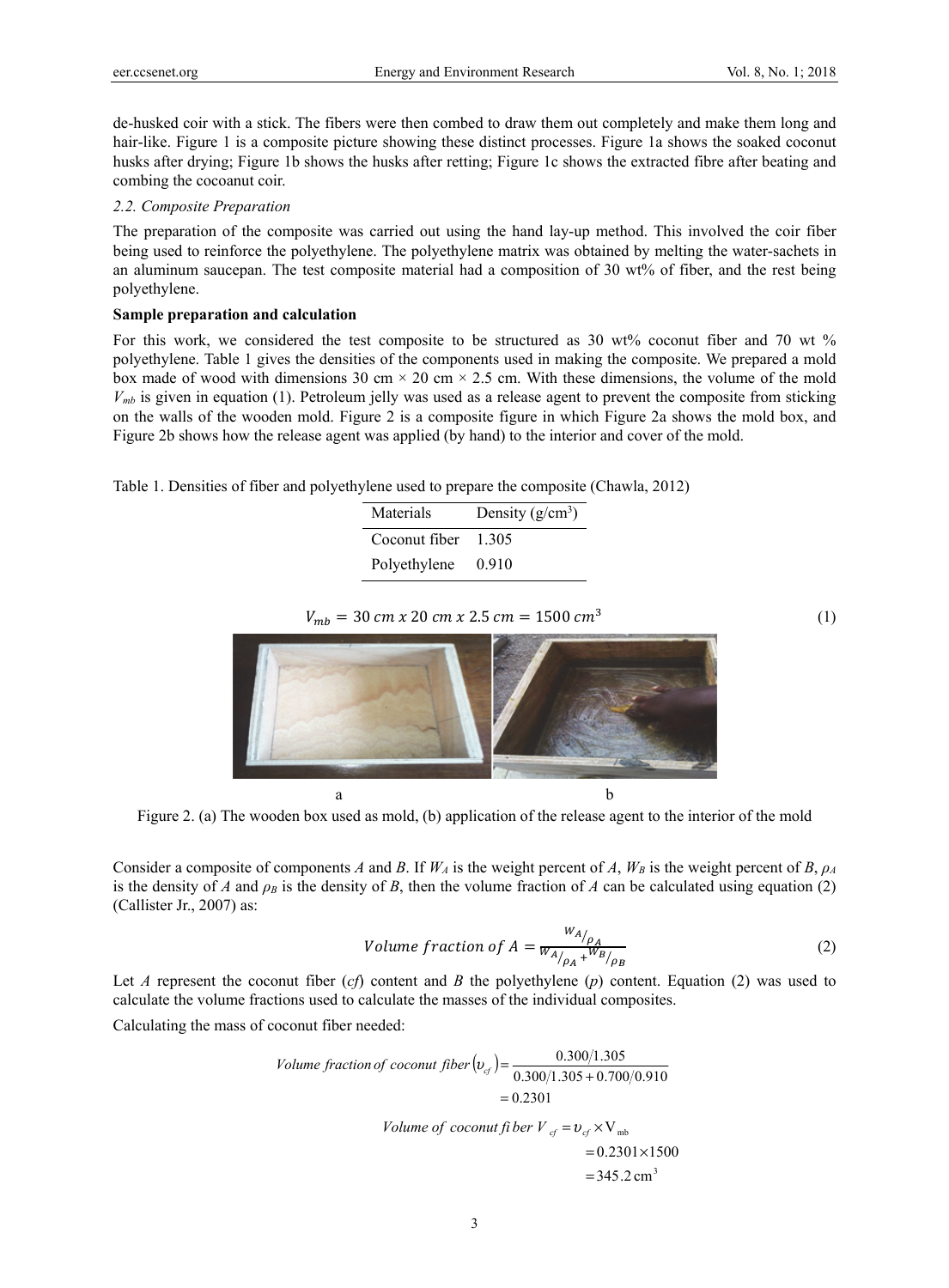Mass of fiber 
$$
M_{cf} = V_{cf} \times \rho_{cf}
$$
  
= 345.200 cm<sup>3</sup>×1.305 g/cm<sup>3</sup>  
= 450.500 g

Calculating the mass of polyethylene needed:

Volume fraction of polyethylene 
$$
v_p = 1 - v_{cf}
$$
  
= 1 - 0.2301  
= 0.7699

Volume of polyethylene 
$$
V_p = v_p \times V_{mb}
$$
  
= 0.7699×1500  
= 1154.85 cm<sup>3</sup>

Mass of polyethyle ne 
$$
M_p = V_p \times \rho_p
$$
  
= 1154.85 cm<sup>3</sup> × 0.910 g/cm<sup>3</sup>  
= 1050.910 g

These masses yield the 30 wt% fiber and 70 wt% polyethylene and are presented in Table 2

Table 2. Mass constituents of coconut fiber and polyethylene matrix used

| Composite    | Mass Used $(g)$ |
|--------------|-----------------|
| Coir         | 450.50          |
| Polyethylene | 1050.91         |

### 2.2.1 Natural Fiber Reinforced Polyethylene

Matrix serves several functions in a composite which includes protecting the fiber from the environment, holding the fiber together, distributing an applied load evenly between the fibers so that all fibers are subjected to the same amount of strain, and improving impact and fracture resistance of a component (Smith & Hashemi, 2009). The randomly oriented natural fiber reinforced polyethylene was obtained using the following procedure:

The waste water-sachet bags were washed to remove all impurities and dried to allow water evaporation from their surfaces. Melting was done on a gas stove in an aluminium pot at a temperature of about 110 °C using an electro-thermal 9100 melting-point apparatus. After the polyethylene bags (which served as the matrix) were melted, the fiber was added and stirred continuously to yield a uniform mixture. It was then left to cool. During cooling, a roller was used for about 10 minutes to make the composite compact and reduce porosity; and a brush used to level the composite. After the fabrication processes the final product was left to cool under ambient conditions in the mold for about an hour and then removed. Figure 3 is a composite figure in which Figure 3a shows the waste water-sachet being dried, Figure 3b shows the uniform composite mixture (in the mold box) after the addition of the fibre, and Figure 3c shows the final product after cooling.



Figure 3. (a) shows the waste water-sachet being dried, (b) the uniform composite mixture (in the mold box) after the addition of the fibre, (c) the final product after the fabrication process

Samples of the final composite product were then subjected to water absorption, compressive (using CONTROLS hardness testing machine), and flexure (using CONTROLS Flexure testing machine) tests. The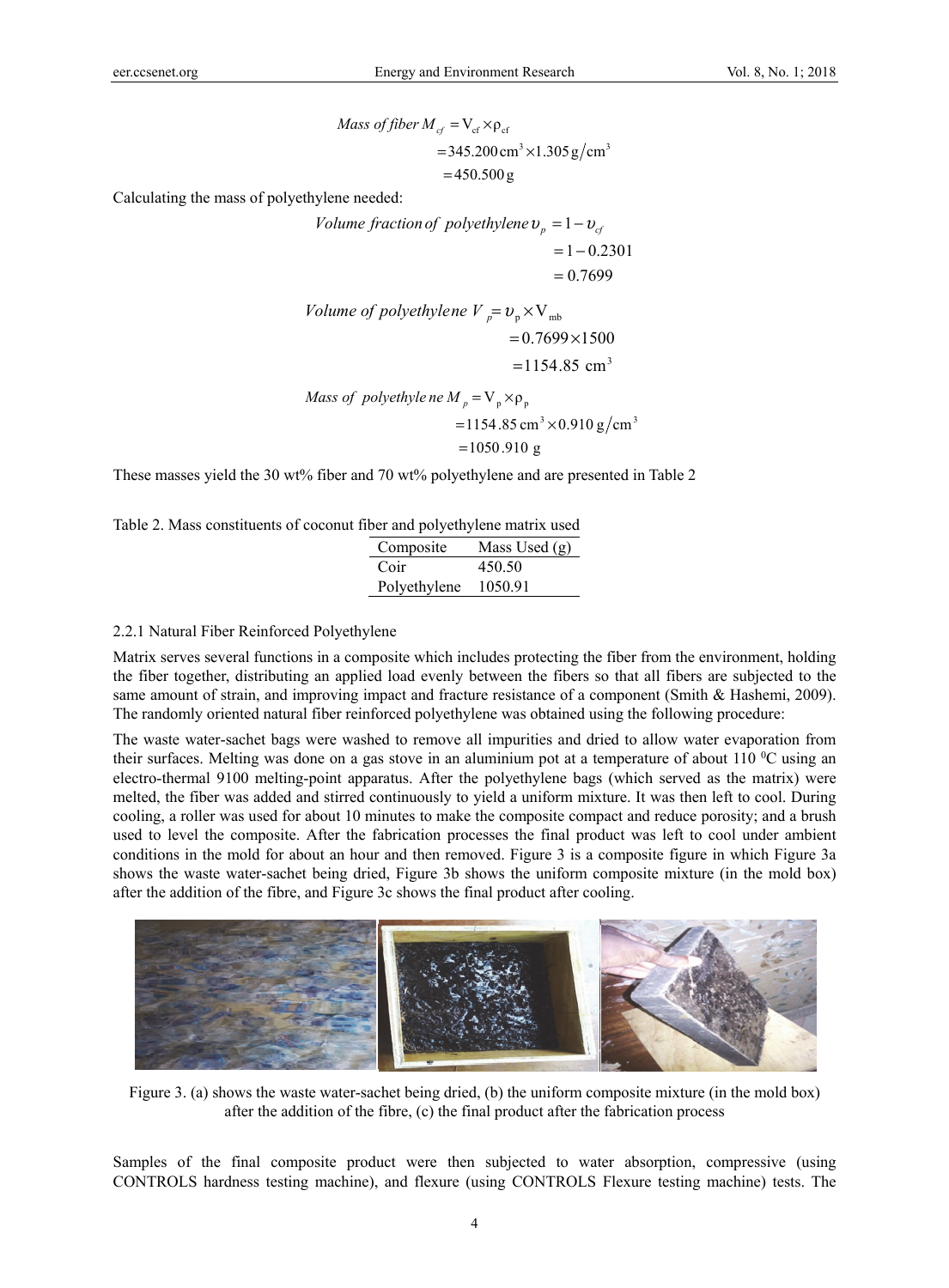

machines used for the hardness tests are shown in Figures 4a and 4b respectively.

Figure 4. (a) CONTROLS compressive hardness testing machine used to test the hardness of the final composite product and (b) CONTROLS Flexure testing machine used to test the flexure of the final composite product

#### **3. Results**

The preparation of the composite, which involved the mixing of the fibers with the melted polyethylene, was challenging as it was flaming during the process. To overcome this, we employed a completely random orientation by weaving a fine mesh of uniform mesh count so as to add the fibers in an entirely random orientation. Weaving the mesh proved to be efficient since it guaranteed strength in diverse directions. A unidirectional arrangement of fibers would not have been satisfactory enough since it guaranteed strength only in directions of the fiber, thus facilitating easy crack propagation as a result of easy movement of cracks along grain boundaries. Employing a completely random arrangement of the reinforcement proved to be effective and also guaranteed good strength irrespective of the direction of load. In composites, load is generally transferred from the matrix to the reinforcement. It has been established that interfacial reactions ensure the transfer of load to the matrix interface and then to the fiber (Camann et al., 2011). We prepared composites with varying amounts of fiber content. The normal melting temperature range of polyethylene is  $115 - 135$  °C. However, with the use of the electro-thermal 9100 melting-point apparatus, it was realized that the sachet bags (polyethylene) melted at 110 °C. We attributed this reduction in melting point to the potential presence of additives in the polyethylene which were so included during the processing of the sachet bags.

#### *3.1 Water Absorption Test*

Water was used to conduct absorption tests on the final products with varying fiber contents (30 and 50 wt%). The weights of the various samples were measured and then immersed in a basin containing water for 24 hours. They were then retrieved and their new weights determined. The change in weight was calculated as a percentage of the initial weight. The results are presented in Table 3.

Table 3. Results for water absorption test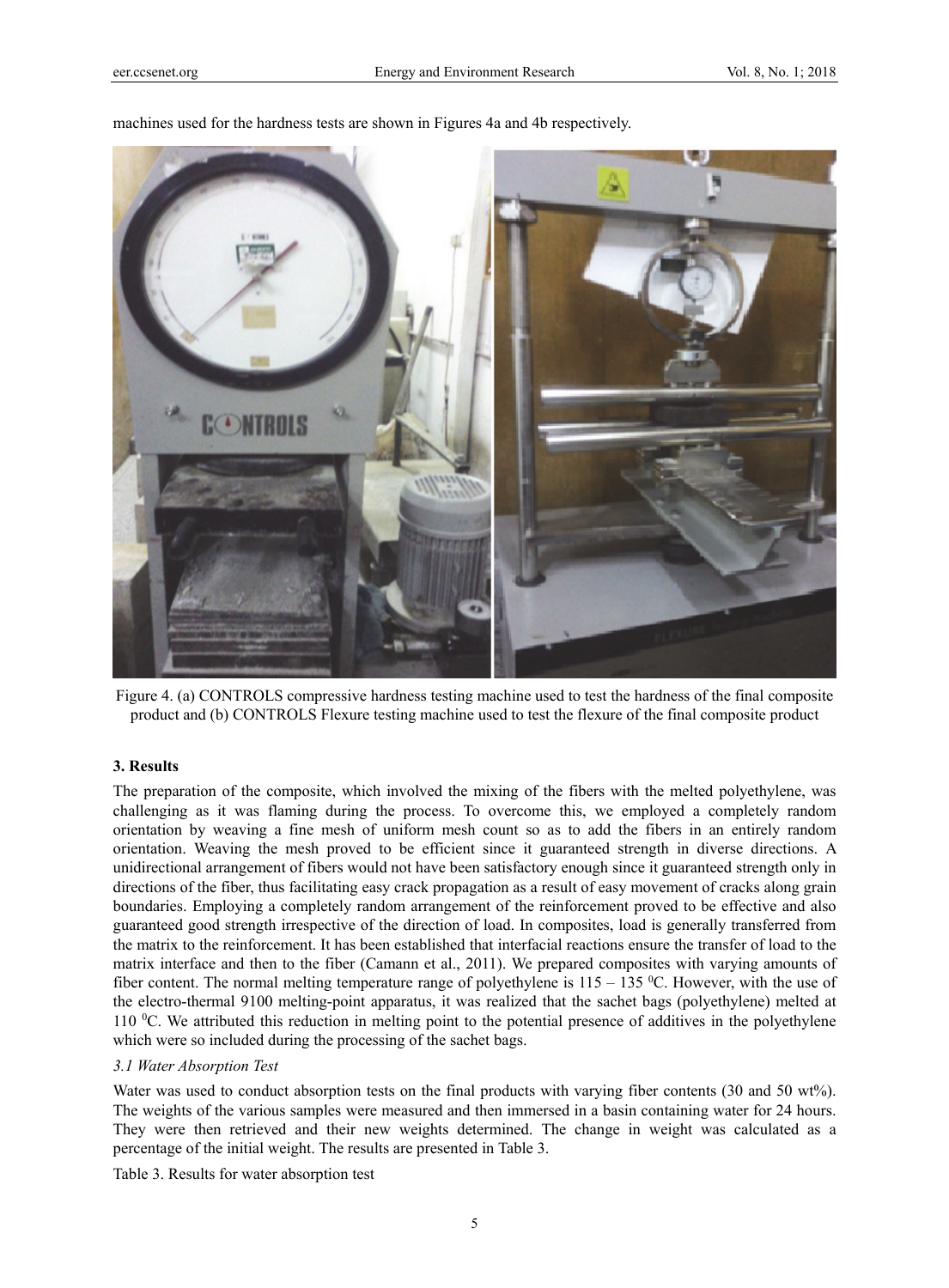| Composite Weight percent of fiber (wt %) Absorption of water $(\%)$ |      |
|---------------------------------------------------------------------|------|
|                                                                     | 0.01 |
| 30                                                                  | 0.02 |
| 50                                                                  | 0.03 |

It can be deduced from Table 3 that there were no significant additions to the weight of the fiber over the 24-hour period. Although small, the absorption rate of the composite increased slightly with increasing composition of fiber. This implies that the porosity of the material is influenced, to some extent, by the amount of fiber in it. We increased the fiber weight percentage to a maximum of 50 wt% since the polyethylene was to remain the host. A plot showing the variation of the Absorption of water with weight percent of fiber is presented in Figure 5. From the graph, it can be deduced that the positive slope of  $3.94737 \times 10^{-4}$  calculated after fitting the points confirm that increasing the fiber weight within the composite increases its absorption rate.



Figure 5. Graph showing the variation of the Absorption of Water (%) with Weight percent of fiber (%) present in the composite

#### *3.2 Compressive Test*

Results of the compressive test on the composites with varying fiber contents (30 and 50 wt%) are presented in Table 4.

|     | Composites Thickness (mm) Weight Percentage of Fiber (Wt%) Mass of Fiber (g) Load (kN) |       |      |
|-----|----------------------------------------------------------------------------------------|-------|------|
|     |                                                                                        |       | 0.05 |
| 2.5 |                                                                                        | 450.5 | 0.11 |
|     | .)U                                                                                    | 804.4 | 0.45 |

Table 4. Results for compressive test

It can be deduced from Table 4 that as the fiber content increased, the load needed to compress the sample increased correspondingly, indicating an increase in the strength of the composite. This is confirmed by the data collected for the control sample with no fiber content. The load bearing capacity increased by 120 % when 450.5 g of fiber was added to the control sample, and further increased to 800 % when the fiber mass was increased to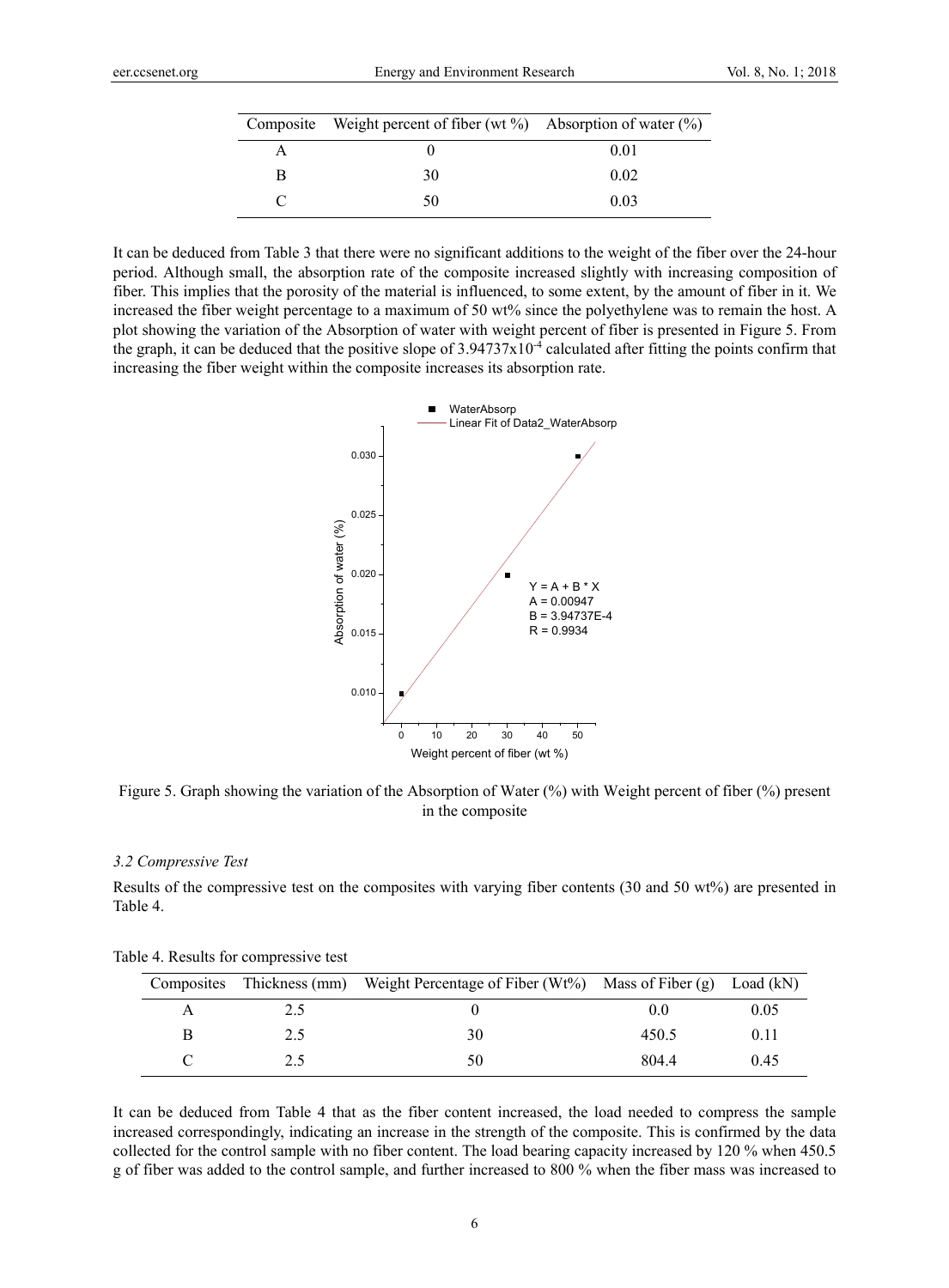804.4 g. A graph showing an increase in the load when the weight percentage of fiber is increased is presented in Figure 6.

*3.3. Flexure or Bending Strength Test* 

The final test conducted was flexure testing and involved a determination of the bending strength of the samples. For this test, all the samples were fabricated to have the same dimension, but with varying contents of fiber. The dimensions used were as follows:

L= length =  $0.110$  m; B = breadth =  $0.100$  m; D = depth =  $0.025$  m. F is the breaking load in kN.

Equation (3) was used to calculate these flexure values and the results shown in Table 5.



Figure 6. Graph showing the variation of the load with the weight percent of fiber (%) present in the composite.

| Fibre content in composite (g) Load dial reading Load (kN) |    |        | Flexure |
|------------------------------------------------------------|----|--------|---------|
| 0                                                          | 70 | 0.2880 | 7603.2  |
| 100                                                        | 74 | 0.3045 | 8038.8  |
| 150                                                        | 80 | 0.3291 | 8688.2  |
| 400                                                        | 86 | 0.3380 | 9340.3  |
| 450                                                        | 92 | 0.3786 | 9995.0  |

Table 5. Results for flexure testing

With the addition of 100 g of fiber to the polyethylene, the load increased by about 5.73 % with respect to the control, and by about 31.46 % when 450 g of fiber was added to the control. The flexure increased by the same percentages (5.73 % and 31.46 % respectively) for the two masses. This means that an increase in the fiber composition resulted in an increase in the flexure. This observation is depicted in the double y-graph in Figure 7.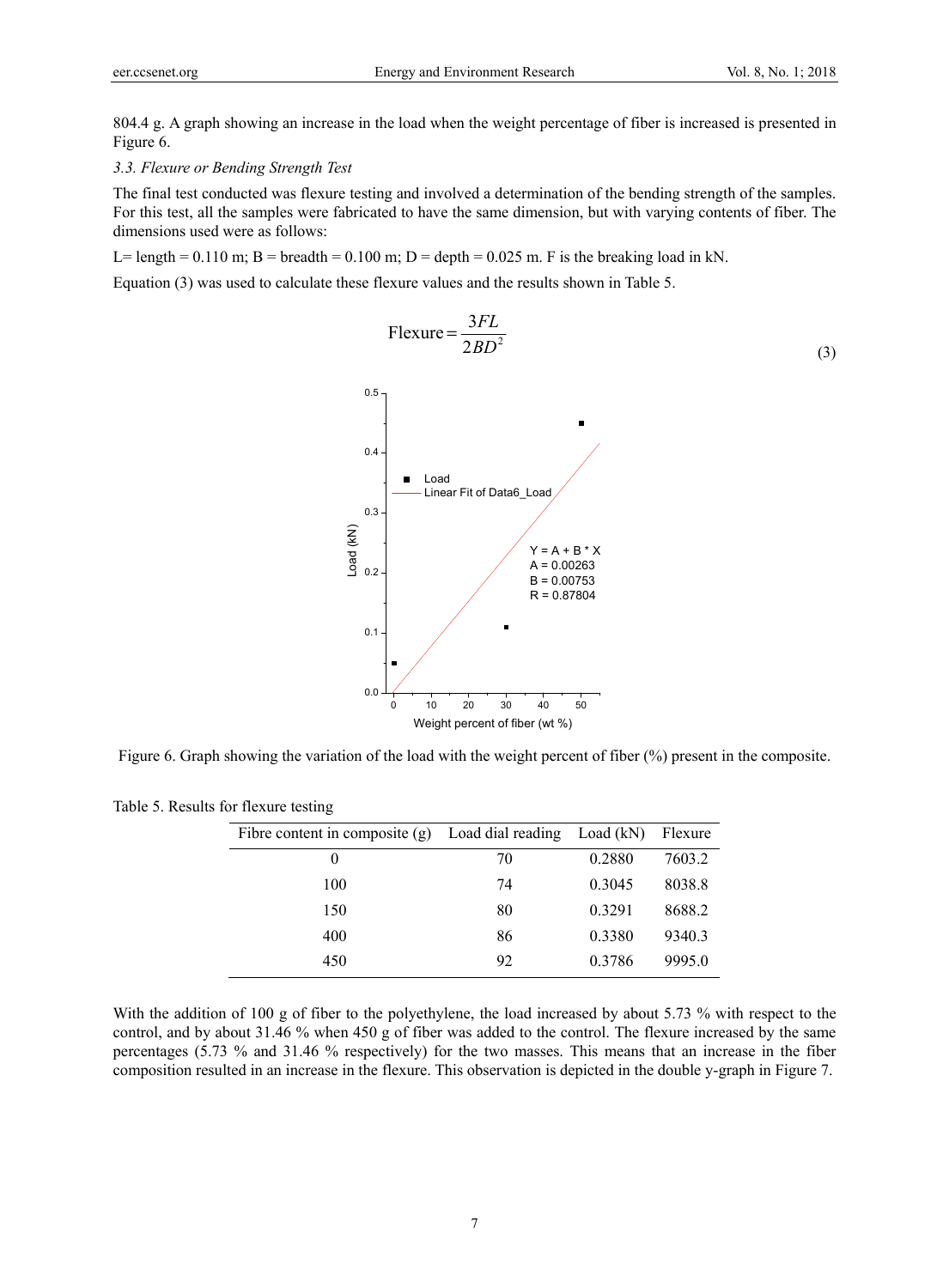

Figure 7. Double y-axis graph depicting an increase in load and flexure as the fiber content in the composite is increased

#### **4. Discussion**

With reference to the water absorption test it can be said that the porosity of the composite was affected by the amount of fiber present. This is because the ability of the composite to absorb water increased linearly with the amount of fiber. Other properties of the composite that changed by increasing linearly as the amount of fiber was increased were the load needed to compress the composite (according to the compressive test) and the bending strength of the sample (according to the flexure or bending test). The reinforced composites showed increased strength with increase in fiber content. This makes them good resources in the production of everyday materials such as ceilings, partition boards and automobile interiors. Such waste materials which are causing havoc to our environment therefore have the potential to be put to good use, and the negative effect to the environment avoided.

#### **Acknowledgement**

The lead author contributed about 60 % of the work. My deepest thanks go to the co-authors in making this publication a success and also to Ghana Standards Authority for the use of their facilities.

#### **References**

- Belmares, H., Barrera, A., & Monjaras, M. (1983). New composites materials from natural hard fibers. Part 2. Fatigue studies and a novel fatigue degradation model. *Industrial and Engineering Chemistry Product Research and Development, 22*, 643-652. https://doi.org/10.1021/i300012a024
- Callister Jr., W. D. (2007). Materials Science and Engineering- An introduction (7th ed.). New York, NY: John Wiley and Sons.
- Camann, A., Dragsbaek, K., Krol, S., Sandgren, J., & Song, D. (2011) Properties, Recycling and Alternative to PE Bags (Unpublished master's thesis). Worcester Polytecnic Institute, Massachusetts, USA.
- Chawla, K. K. (2012). Composite materials- Science and Engineering (3rd ed.). Springer.
- Geethamma, V. G., Kalaprasad, G., Gabriel, G., & Sabu, T. (2005). Dynamic mechanical behavior of short coir fiber reinforced natural rubber composites. *Composites, 36*, 1499-506. https://doi.org/10.1016/j.compositesa.2005.03.004
- George, J., Sreekala, M. S., & Thomas, S. (2001). A review on interface modification and characterization of natural fiber reinforced composites. *Polymer Engineering and Science, 41*, 1471-1485.